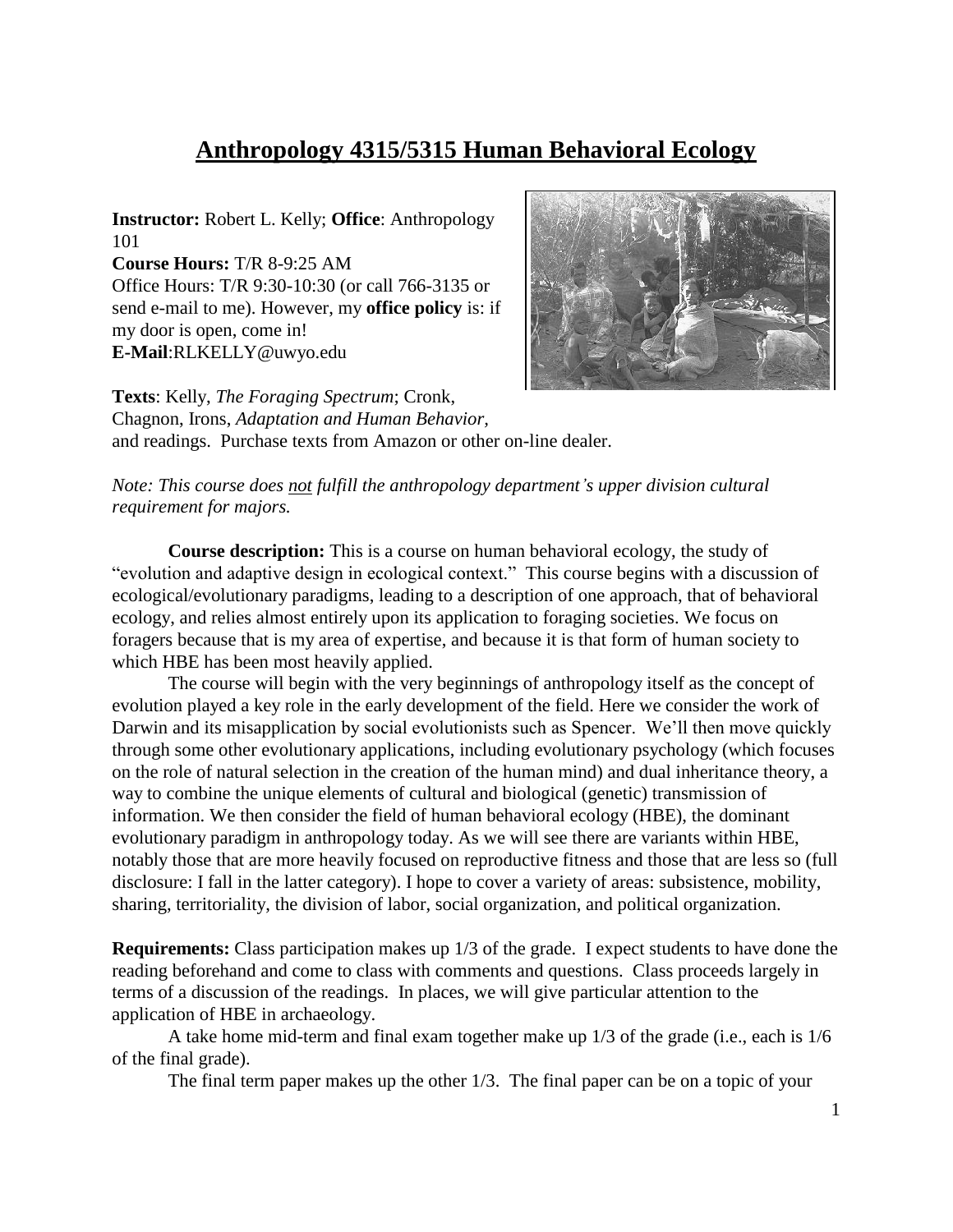choice, related to your own research (e.g., for your thesis) or an overview of some aspect of the field (e.g., current research on sharing, demography, etc.) that is of interest to you. In the week of April 10-12, students will give brief reports on their term papers. These are not final presentations of their work, but instead are reports on "progress to date." This will give both me and the class the opportunity to give each of you feedback and help refine the final paper. (And, of course, each of you are expected to discuss your topics and progress on the paper through the semester with me individually.)

Please note that the course will end a week early as the Society for American Archaeology meetings this year happen to fall in the last week of classes.

#### **Schedule**

| Jan 9-11     | Introduction: class matters, and discussion of paradigms, hypotheses, theories<br>Development of Evolutionary Thinking in Anthropology<br>$(1)$ Kelly, chap 1-2<br>(2) Cronk et al, chap 1 (Irons and Cronk)<br>(3) Darwin, C. 1859, The Origin of Species, chapter 25 (concluding chapter)                                                                                                                                                                                                                                                                                                               |
|--------------|-----------------------------------------------------------------------------------------------------------------------------------------------------------------------------------------------------------------------------------------------------------------------------------------------------------------------------------------------------------------------------------------------------------------------------------------------------------------------------------------------------------------------------------------------------------------------------------------------------------|
| Jan 16-18    | Evolutionary paradigms in anthropology<br><b>Fundamental Principles of HBE</b><br>(1) Fox, R., 1971, The Cultural Animal. In Man and Beast: Comparative Social<br>Behavior, edited by J.F. Eisenberg and W.S. Dilton, pp. 275-296. Washington,<br>D.C., Smithsonian Institution Press.<br>(2) Sahlins, M. 1976, The Use and Abuse of Biology: An Anthropological Critique<br>of Sociobiology. Ann Arbor, University of Michigan Press. Chapter 1<br>(3) Cronk, 1991, Human Behavioral Ecology. Annual Review of Anthropology<br>$20:25-53.$<br>(4) Cronk et al chap 2 (Smith)                             |
| Jan 23-25    | Foraging<br>(1) Kelly, chap 3 (ignore section on linear programming)<br>(2) Hill, K., K. Kaplan, K. Hawkes, and M. Hurtado, 1987, Foraging Decisions<br>Among Ache Hunter-Gatherers: New Data and Implications for Optimal Foraging<br>Models. Ethology and Sociobiology 8:1-36.<br>(3) Tucker, B. 2006, A Future Discounting Explanation for the Persistence of a<br>mixed Foraging-Horticulture Strategy Among the Mikea of Madagascar. In<br>Behavioral Ecology and the Transition to Agriculture, edited by D.J. Kennett and<br>B. Winterhalder, pp. 22-40. Berkeley: University of California Press. |
| Jan 30-Feb 1 | Foraging<br>(1) Hawkes, K., J.F. O'Connell, and N. Blurton-Jones, 1995, Hadza Children's<br>Foraging: Juvenile Dependency, Social Arrangements and Mobility among<br>Hunter-Gatherers. Current Anthropology 36:688-700.                                                                                                                                                                                                                                                                                                                                                                                   |

(2) Tucker, B., and A.G. Young, 2005, Growing Up Mikea, Children's Time Allocation and Tuber Foraging in Southwestern Madagascar. In *Hunter-gatherer*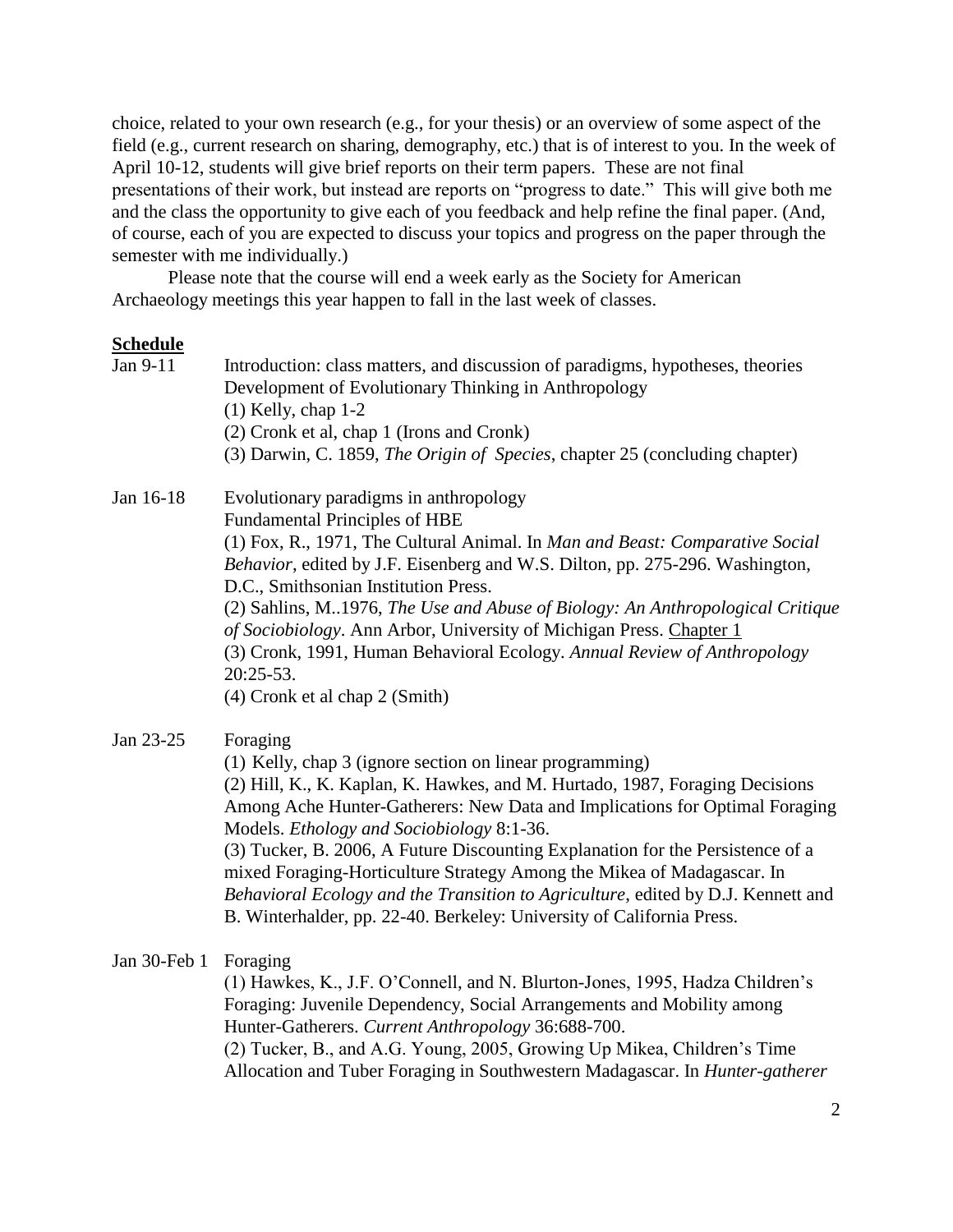*Childhoods: Evolutionary, Developmental, and Cultural Perspectives*, edited by B.S. Hewlett and M.E. Lamb, pp. 147-171. AldineTransaction, New Brunswick. (3) Bird, D.W., and R. Bliege-Bird, 2005, Martu Children's Hunting Strategies in the Western Desert, Australia. In *Hunter-gatherer Childhoods: Evolutionary, Developmental, and Cultural Perspectives*, edited by B.S. Hewlett and M.E. Lamb, pp. 129-146. AldineTransaction, New Brunswick.

Feb. 6-8 Mobility and settlement patterns (1) Kelly, Chap 4. (2) Bird, D.W., and R. L. Bliege Bird, 1997, Contemporary shellfish gathering strategies among the Meriam of the Torres Strait Islands, Australia: Testing predictions of a central place foraging model. *Journal of Archaeological Science* 24: 39-63.

### Feb. 13-15 Territoriality and Sharing (1) Kelly, chap 5 (2) Cronk, chap 18 (Hames) (3) Henrich, J. et al., 2006, Costly Punishment Across Human Societies. *Science* 312: 1767-1770.

Feb. 20-22 Sharing

(1) Wood, B., and K. Hill, 2000, A Test of the "Showing Off" Hypothesis with Ache Hunters. *Current Anthropology* 41: 124-125.

(2) Gurven, M., 2002, From forest to reservation: transitions in food-sharing behavior among the Ache of Paraguay. *Journal of Anthropological Research* 58: 93-120.

(3) Smith, E.A., and R.L. Bliege Bird, 2000, Turtle Hunting and Tombstone Opening: Public Generosity as Costly Signaling. *Evolution and Human Behavior* 21: 245-261.

(4) Bliege-Bird, R., D.W. Bird, E.A. Smith, and G.C. Kushnick, 2002, Risk and reciprocity in Meriam food sharing. *Evolution and Human Behavior* 23: 297-321. (5) Weissner, P., 2002, Hunting, Healing, and Hxaro Exchange: A Long-term Perspective on !Kung (Ju/'hoansi) Large-Game Hunting. *Evolution and Human Behavior* 23: 407-436.

**Mid-Term exam handed out**

#### **Mid-Term Exam due Feb. 27**

#### Feb 27-Mar 1 Division of Labor

(1) Kelly, chap 7 (to page 270)

(2) Cronk, chap 12 (Hawkes et al)

(3) Hawkes, K., and R. Bliege-Bird, 2000, Showing off, handicap signaling, and the evolution of men's work. *Evolutionary Anthropology* 11: 58-67.